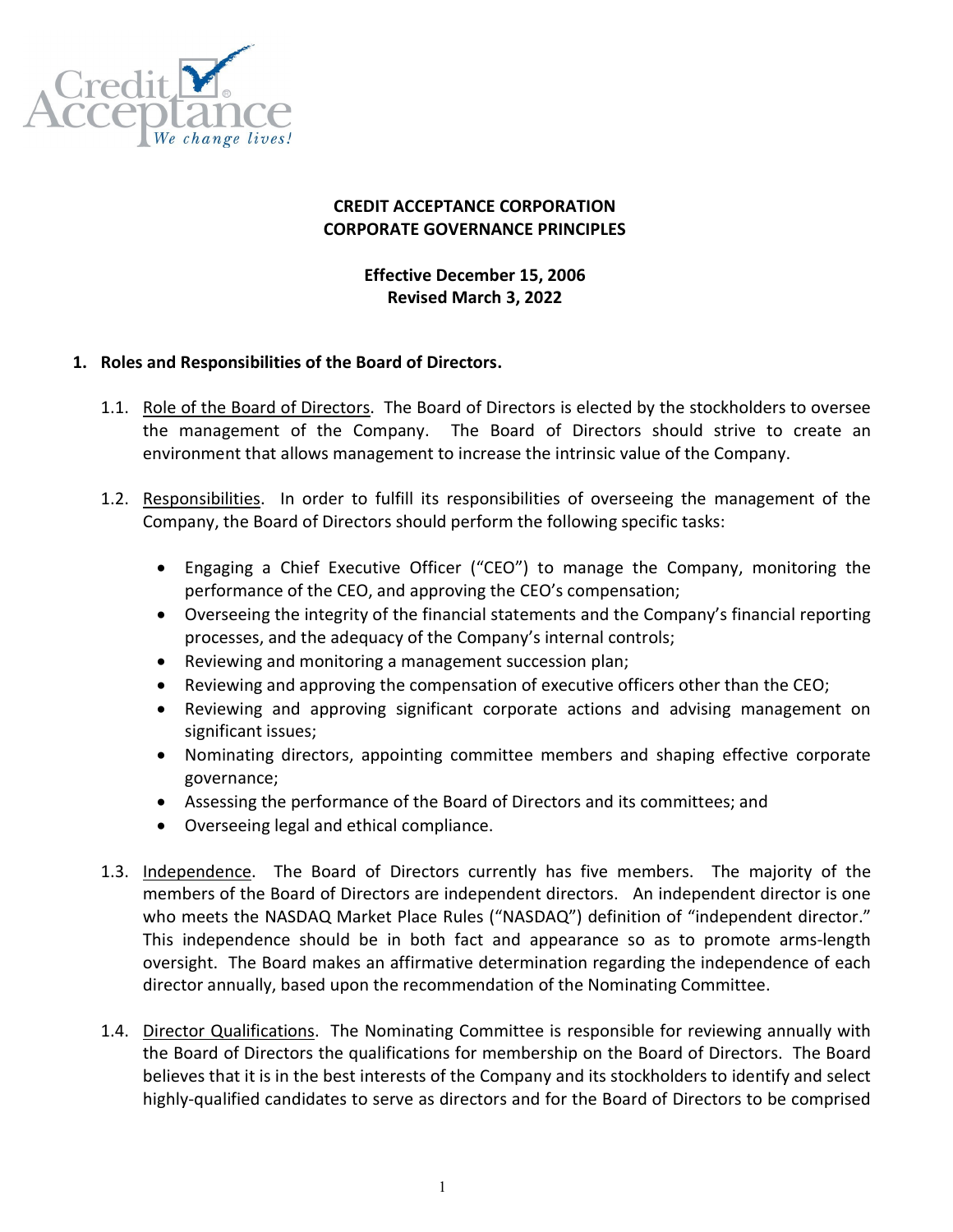of a diverse group of individuals with different backgrounds and perspectives. The Nominating Committee reviews director candidates in light of the Board membership qualifications and recommends candidates to the Board for election by the Company's stockholders at the annual meeting. The Committee considers nominations by Company shareholders that recommend candidates for election to the Board in compliance with the procedures described in the Company's proxy statement. The Committee also recommends candidates for appointment by the Board as necessary to fill vacancies and newly created directorships. All nominations or appointments of new directors must be approved by a majority of the independent directors.

- 1.5. Leadership; Lead Director. The Board of Directors shall nominate and appoint an independent director who has been designated as the Lead Director to serve until such time as the Board nominates and appoints a successor. If the Chair of the Board is an independent director, the Lead Director shall be the Chair of the Board. The primary responsibilities of the Lead Director are as follows:
	- To act as a liaison between the CEO and the Board of Directors and facilitate communication between meetings;
	- To lead the annual performance review of the CEO;
	- To lead the full Board of Directors in an annual review of the performance and effectiveness of the Board and its committees;
	- To facilitate the Board of Directors' input into the agenda for the Board of Directors' meetings and work with the Chair of the Board (if the Chair of the Board is not the Lead Director), CEO or Secretary to set the agenda for each meeting;
	- To act as chair of regular and special meetings of the Board of Directors; and
	- To act as chair of the executive sessions of the independent directors.
- 1.6 Change in Principal Occupation. When a director's principal occupation or business association changes substantially during the director's tenure on the Board of Directors, the director must promptly notify the Nominating Committee. The Nominating Committee evaluates the propriety of continued service on the Board of Directors and recommends to the Board of Directors the action, if any, to be taken with respect to the notice.
- 1.7. Service on Other Boards. Directors are encouraged to limit the number of other boards on which they serve so as not to interfere with their service as a director of the Company. Directors should also advise the chair of the Nominating Committee and the Chief Legal Officer of the Company in advance of accepting an invitation to serve on another corporate board.

# 2. Board of Directors' Meetings and Communications.

- 2.1. Meetings. The Board of Directors meets as necessary, but no less than five times a year.
- 2.2. Agendas. The Company's Chief Legal Officer ("CLO") will work with management to prepare quarterly and annual meeting agendas. The CLO will circulate the proposed agenda in advance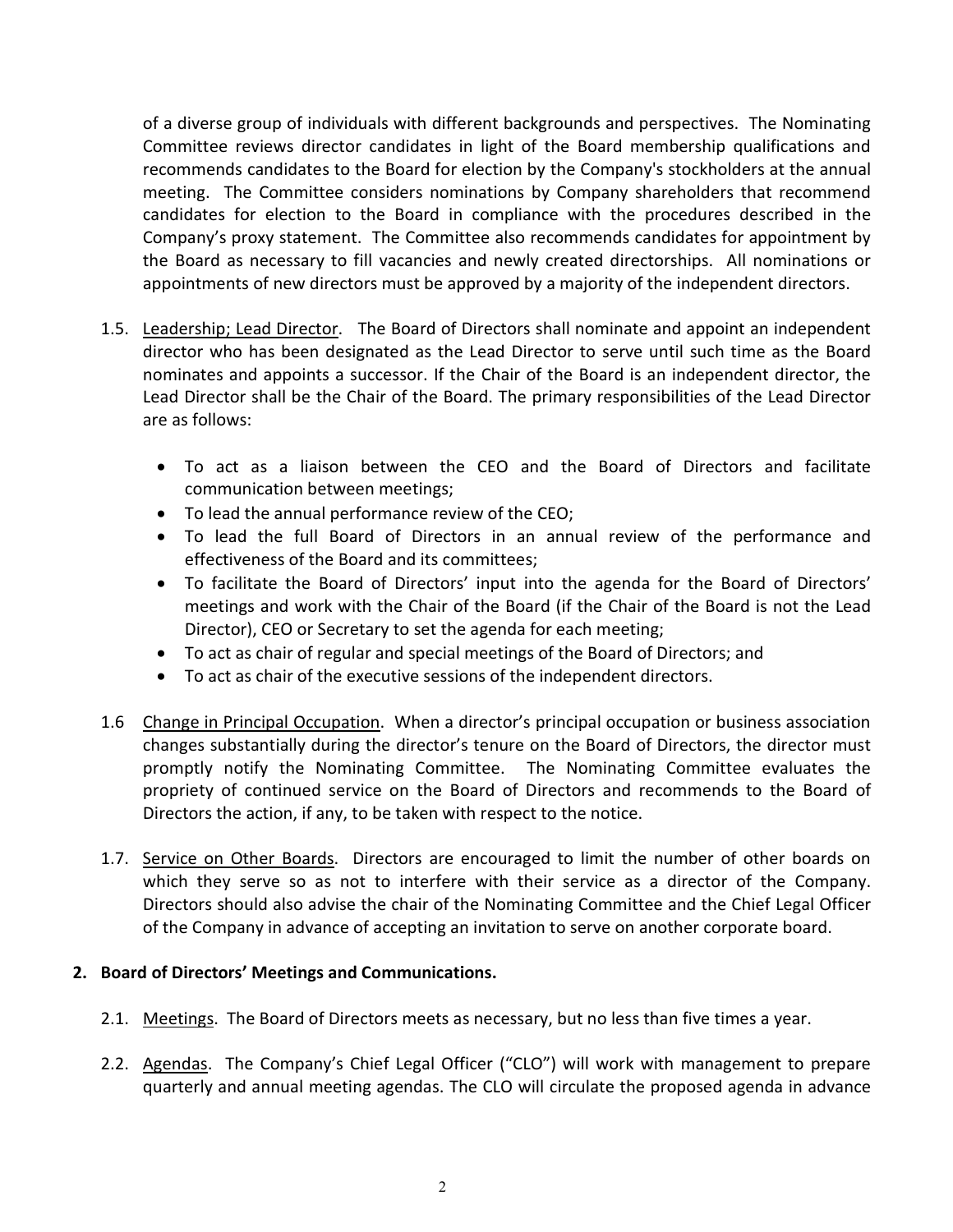of each scheduled meeting. Directors are encouraged to suggest the inclusion of items on the agenda. Directors are also free to raise subjects at a Board of Directors meeting that are not on the agenda for that meeting.

- 2.3. Distribution of Board Materials. Materials related to agenda items generally are distributed at least five days prior to each Board meeting, unless timing or the sensitivity of information dictates that information be presented only at a meeting.
- 2.4. Executive Sessions of Independent Directors. The independent directors meet regularly in executive sessions at which only independent directors are present. The Lead Director presides at executive sessions.
- 2.5. Access to Senior Management. The Board of Directors should have access to the information and personnel it needs to perform its duties.
- 2.6. Communications from Management. The Board of Directors shall be notified immediately upon (a) receipt of any communication from the Securities and Exchange Commission, Internal Revenue Service, Consumer Financial Protection Bureau or any regulatory agency outside of the normal course of business (b) notice of any material pending or threatened litigation or (c) the occurrence of any other situation which might result in a significant loss or other exposure to the Company.
- 2.7. Access to Outside Advisors. The Board of Directors has the authority to retain such outside counsel, experts and other advisors as it determines appropriate to assist it in the performance of its functions. Each of the Audit, Nominating, and Executive Compensation Committees has similar authority to retain outside advisors as it determines appropriate to assist it in the performance of its functions.

# 3. Committees.

- 3.1. Number, Structure and Independence of Committees. The Board of Directors has three standing committees: an Audit Committee, an Executive Compensation Committee and a Nominating Committee. These Committees consist solely of independent Directors. In addition, members of the Audit Committee must meet additional independence criteria applicable to audit committee members under NASDAQ rules. The Board of Directors may also establish and maintain other committees from time to time as it deems necessary and appropriate.
- 3.2. Assignment of Committee Members. Committee members and chairs are recommended to the Board of Directors by the Nominating Committee and appointed by the full Board of Directors.
- 3.3. Responsibilities. Each standing committee operates under a written charter that sets forth the purposes and responsibilities of the committee and qualifications for committee membership. Each standing committee assesses the adequacy of its charter annually and recommends